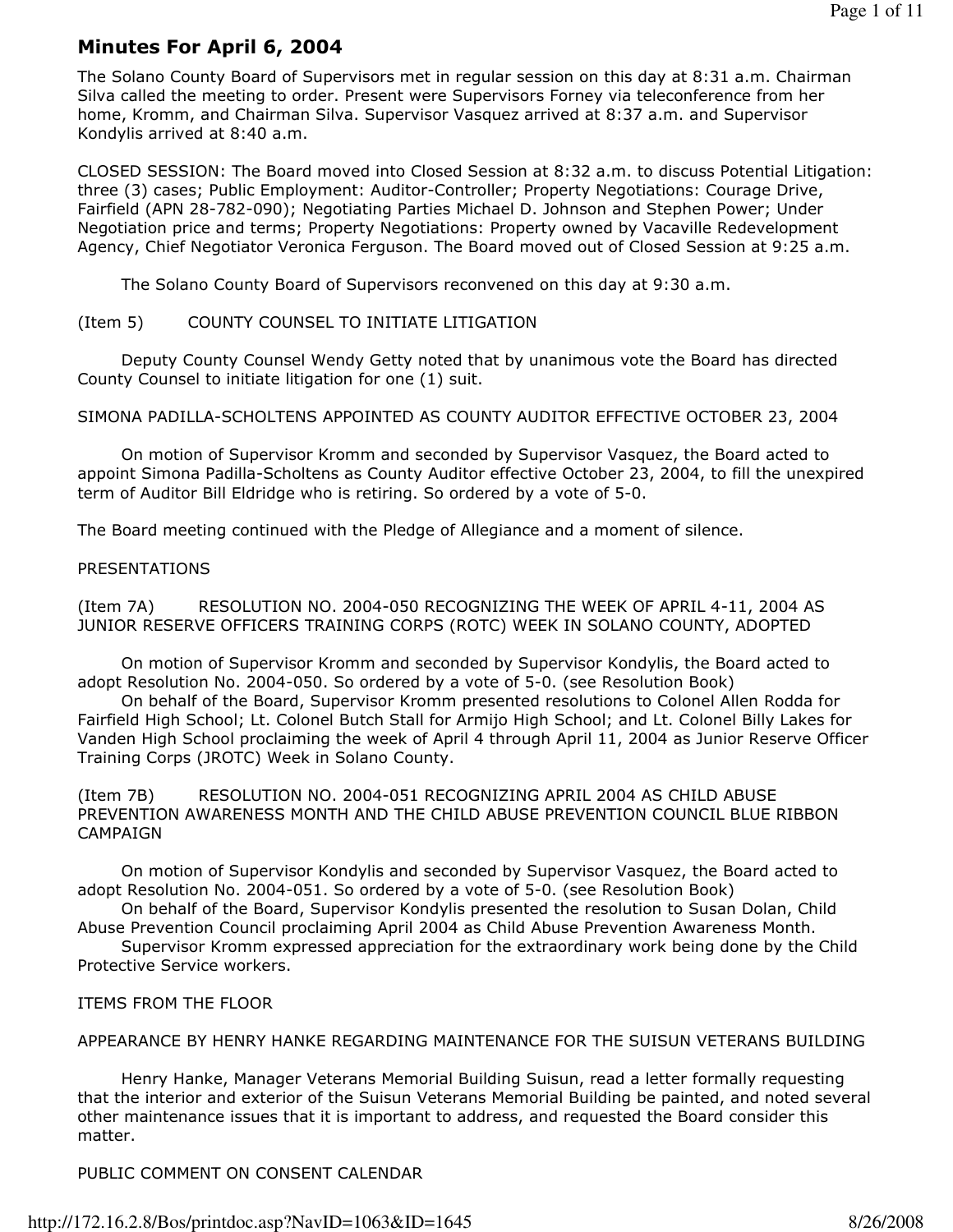(Item 13) Approval of Minutes: Board of Supervisors March 23, 2004; In-Home Supportive Services Public Authority March 23, 2004

 Donald Tipton, Vallejo, expressed concern that comments from Lou Burgelin, Grand Jury, did not express the emphasis that the Board of Supervisors had not submitted any nominees for the 2003 Grand Jury was not fully expressed in the minutes.

## (Item 20) Housing Authority

ADOPTION OF A RESOLUTION AUTHORIZING SUBMITTAL OF THE HOUSING AND URBAN DEVELOPMENT (HUD) BUDGET FOR THE SECTION 8 HOUSING PROGRAM FOR FY2004/05 IN AN AMOUNT TOTALING \$2,321,785

 Responding to questions posed by Supervisor Vasquez on the number of homes being funded with this money, Ann Putney, City of Vacaville – Administrator for the Solano County Housing Authority, noted the HUD budget allows for 250 housing vouchers. The Vacaville program covers all of the unincorporated area and Dixon and Rio Vista.

#### APPROVAL OF AGENDA

On motion of Supervisor Vasquez and seconded by Supervisor Kondylis, the Board acted to approve the submitted Agenda, incorporated herein by reference. So ordered by a vote of 5-0.

## CONSENT CALENDAR

On motion of Supervisor Vasquez and seconded by Supervisor Kromm, the Board acted to approve the following Consent Calendar items by a vote of 5-0.

(Item 13) MINUTES OF THE BOARD OF SUPERVISORS MEETING OF BOARD OF SUPERVISORS MARCH 23, 2004; IN-HOME SUPPORTIVE SERVICES PUBLIC AUTHORITY MARCH 23, 2004, as outlined in the Agenda Submittal from the Clerk of the Board dated April 6, 2003, incorporated herein by reference, approved as amended.

(Item 14A) RESOLUTION NO. 2004-052 APPROVING THE RECORDS RETENTION SCHEDULE FOR THE DEPARTMENT OF HUMAN RESOURCES, adopted. (see Resolution Book)

(Item 14B) SIDE LETTER AGREEMENT WITH TEAMSTERS LOCAL #856 REPRESENTING UNIT #13, CORRECTIONAL OFFICERS, as outlined in the Agenda Submittal from Human Resources dated April 6, 2004, incorporated herein by reference, approved.

(Item 15) SOLANO COUNTY TO SERVE AS GRANT RECIPIENT FOR THE NORTH BAY EMPLOYMENT CONNECTION COLLABORATIVE (NBECC), as outlined in the Agenda Submittal from Workforce Investment Board of Solano County dated April 6, 2004, incorporated herein by reference, approved.

AMENDMENT TO THE AGREEMENT WITH THE WORKFORCE INVESTMENT BOARD TO ADMINISTER THE NBECC PROGRAM, as outlined in the Agenda Submittal from Workforce Investment Board of Solano County dated April 6, 2004, incorporated herein by reference, approved and Chairman authorized to sign said contract on behalf of Solano County.

(Item 16) PAYMENT OF THREE-YEAR OLD INVOICE FROM FOOD BANK OF CONTRA COSTA AND SOLANO RE FAMILY WINTER SHELTER PROGRAM, as outlined in the Agenda Submittal from Health and Social Services dated April 6, 2004, incorporated herein by reference, approved.

(Item 17) RESOLUTION NO. 2004-053 AMENDING THE LIST OF NUMBERS AND CLASSIFICATIONS OF POSITIONS (CHILD SUPPORT SERVICES), adopted. (see Resolution Book)

(Item 18) RESOLUTION NO. 2004-054 AMENDING THE LIST OF NUMBERS AND CLASSIFICATIONS OF POSITIONS (PROBATION), adopted. (see Resolution Book)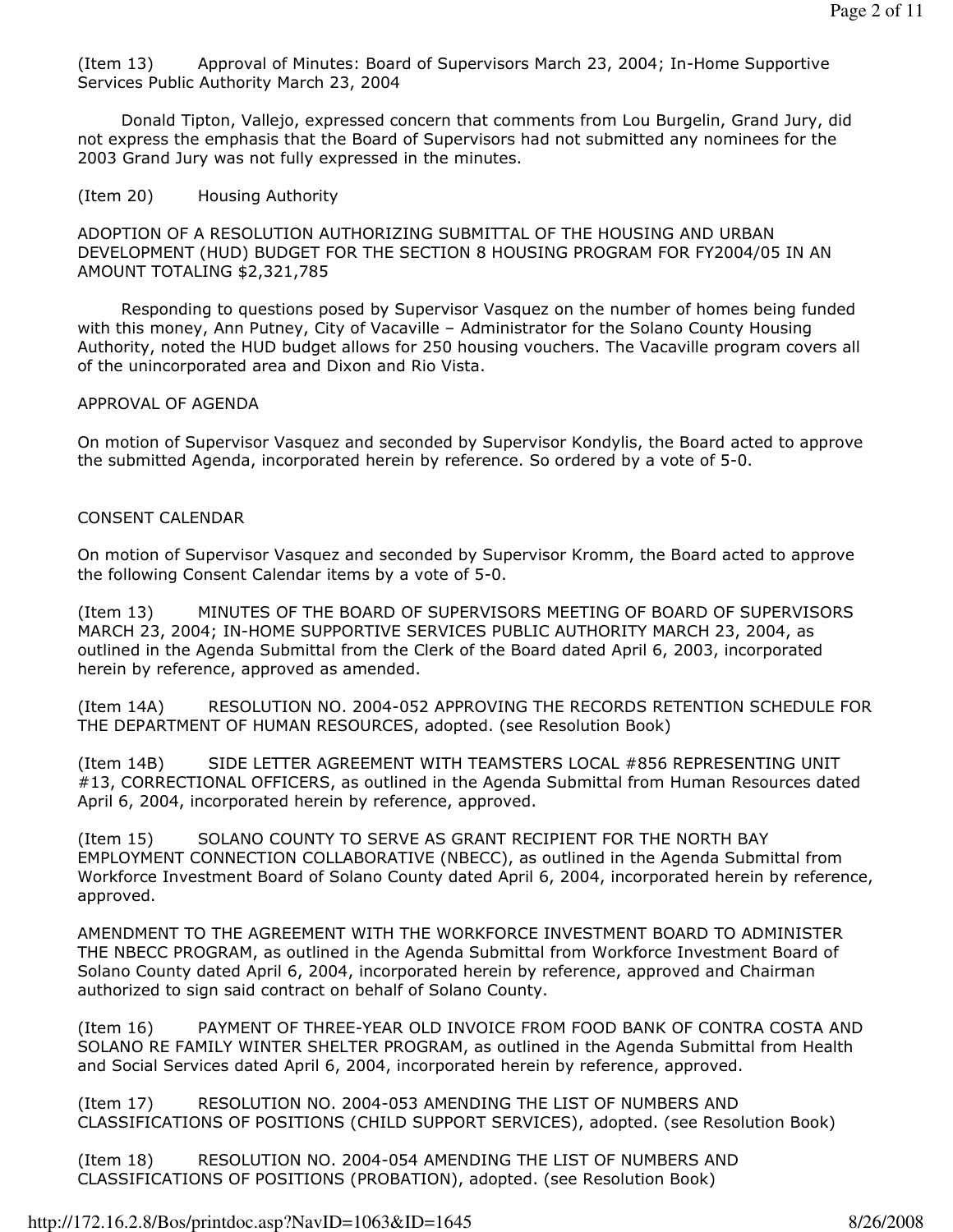(Item 19A) RESOLUTION NO. 2004-055 ACCEPTING LAND FOR ROAD PURPOSES FROM ROSS AND KIM RASMUSSEN, AUTHORIZING ITS RECORDATION IN ACCORDANCE WITH CHAPTER 26 OF THE SOLANO COUNTY CODE, adopted. (see Resolution Book)

(Item 19B) NOTICE OF COMPLETION FOR RUNGE-TREMONT-OLD DAVIS ROAD IMPROVEMENT PROJECT COMPLETED BY VINTAGE PAVING COMPANY, INC., as outlined in the Agenda Submittal from Transportation dated April 6, 2004, incorporated herein by reference, approved and Chairman authorized to sign said contract on behalf of Solano County.

SPECIAL DISTRICTS GOVERNED BY THE BOARD OF SUPERVISORS:

#### Housing Authority

(Item 20) RESOLUTION AUTHORIZING SUBMITTAL OF THE HOUSING AND URBAN DEVELOPMENT (HUD) BUDGET FOR THE SECTION 8 HOUSING PROGRAM VOUCHERS FOR FY 2003- 2004, adopted.

(Minutes regarding this matter of the Solano County Housing Authority are available at the Department of Environmental Management.)

#### **ORDERS**

(Item 22A) BOARD EXPRESSED SUPPORT FOR AB 204 (NATION) – MOTOR VEHICLES: ENVIRONMENTAL IMPACTS WITH AMENDMENTS: MITIGATION WITH CONCERNS; SB 914 (BOWEN) – HEALTH SERVICES: DOMESTIC VIOLENCE PREVENTION GRANT PROGRAM; SB 1676 (ROMERO) – DOMESTIC VIOLENCE: PEACE OFFICERS; AB 1876 (CHAN) – PUBLIC BEACH SANITATION; SB 1572 (ALPERT) – LIVE SCIENCE COMPANIES: CREDITS: NOLS; AB 1885 (CORBETT) – EMPLOYMENT: BIOTECHNOLOGY EMPLOYMENT AND DEVELOPMENT; AB 2230 (CORBETT) – LIFE SCIENCE COMPANIES: CREDITS: NOLS; AB 1982 (WOLK) – WATERFOWL HABITAT; SB 451 (DUCHENY) – TAXATION OF POSSESSORY INTERESTS; SB 1713 (MACHADO) – INCOME AND CORPORATION TAXES: MILITARY FAMILIES

 BOARD EXPRESSED A WATCH POLICY FOR AB 2293 (WOLK) – EMERGENCY MEDICAL SERVICES AND AB 2946 (GOLDBERT) – INMATES: COUNTY FACILITIES: CLERGY ACCESS

 Paul Yoder, Legislative Analyst, Gerber Shaw & Yoder, reviewed the information contained in the Agenda Submittal from the County Administrator's Office dated April 6, 2004, incorporated herein by reference, regarding a status report on legislation of importance to the County. The discussion began regarding the legislation to provide a 3% retirement benefit level to District Attorney Investigators.

 Steve Janice, Human Resources, discussed the negotiations for Correctional Officers and the DA Investigators, being informed by PERS that the DA Investigators not being covered under the 3% at age 50 and that special legislation is needed.

 Responding to questions posed by Chairman Silva relative to the DA Investigators not being included with the Correctional Officers, Mr. Janice noted that the entire Safety Group would have to go to 3% at 50 to be able to include the DA Investigators, and that the legislation would be done on a county by county basis.

 There was a brief discussion on several counties carving out certain safety members to accommodate the 3% at 50.

 Supervisor Kromm noted past opposition to the 3% at 50 due to the dramatically rising costs and posed questions regarding actuarial, and the employer rate, Mr. Janice noted having the information for the Deputy Sheriff classification only, the employer rate is 16.813% for FY 04/05 without the 3% at 50 amendment; with the amendment it goes to 18.875%.

 Responding to questions posed by Chairman Silva regarding the number of investigators in the DA's office, are there investigators in other departments, and would Probation Officers also be making this request, Mr. Janice noted there are 10 investigators in the DA's office, there have been no requests for the amendment by the Public Defender Investigators, and Probation Officers could request the amendment as well, but feels that would not happen in the near future.

 Chairman Silva noted opposition at this time in Sacramento for this type of legislation due to financial conditions of the State and counties.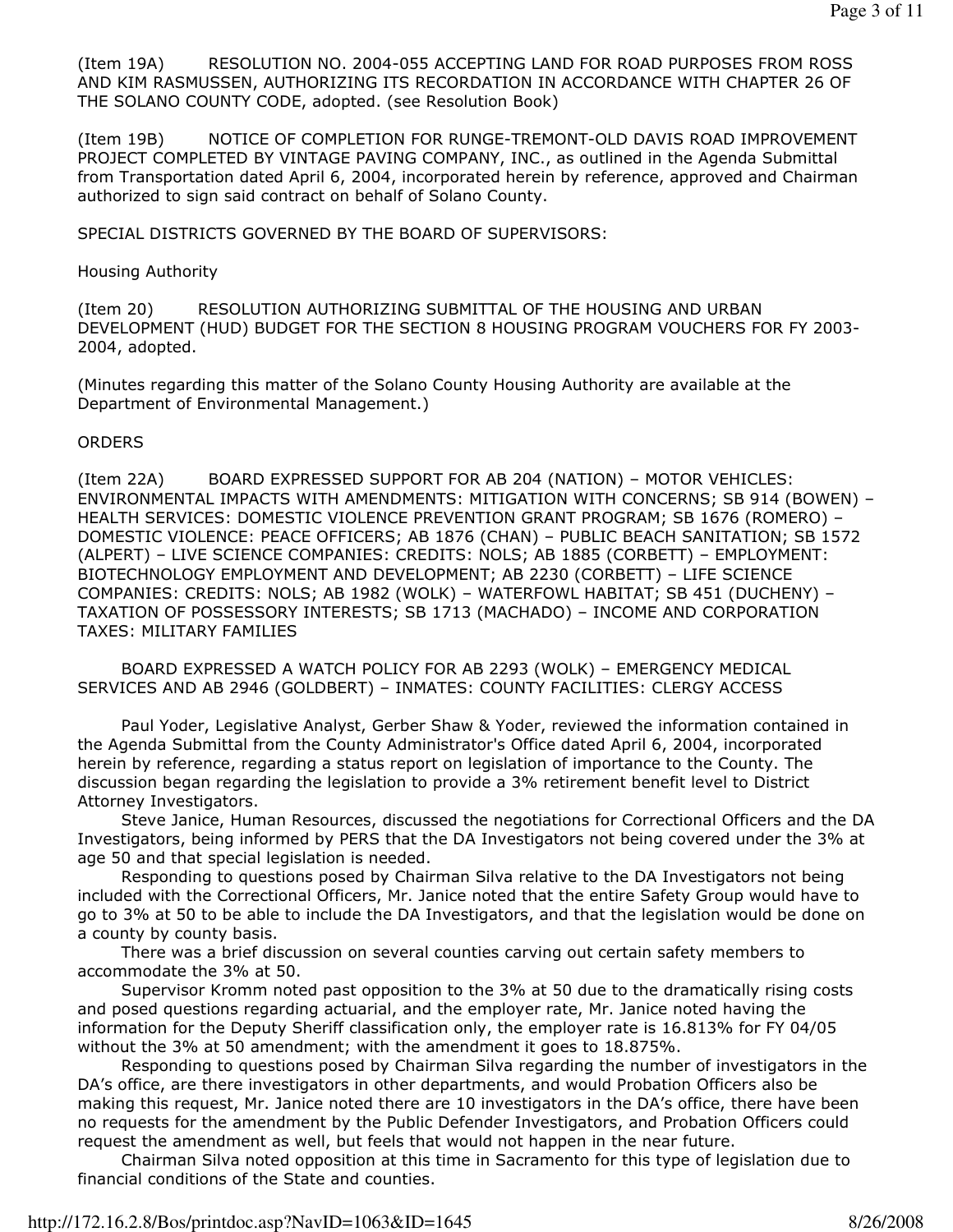Supervisor Forney feels the Board thought it was acceptable, and feels we should let the State say if it can be done or not.

 Responding to questions posed by Supervisor Vasquez regarding the DA Investigators contributing to the cost of the 3% at 50, Director of Human Resources noted they are not contributing since it has not been implemented yet. Currently there are three groups being represented by the Deputy Sheriff's classification, the Welfare Fraud Investigators that come under the 2.7% at 55, and the DA Investigators. The Public Defender Investigators are not considered safety they are considered miscellaneous, under PERS.

 Mr. Yoder noted AB 2010, sponsored by Solano County, is moving along nicely. This legislation would allow raising certain fees to help fund domestic violence prevention programs. The presentation continued with an update on the State budget including deficit reduction bond and the excess proceeds that the governor plans to use in FY 05/06, the so called "Poison Pill" under realignment and the legislation enacted in the 1970's that could mean realignment funds are all null and void, and the current result of DMV stopping the sending of the Vehicle License Fee (VLF) funds to the counties.

Britt Ferguson County Administrator's Office noted the County receives approximately \$11 million in VLF realignment money.

There was a discussion regarding the fixes, the deals being made, the insanity and the need to fix the real basic problems with the State budget; a potential ballot initiative regarding land fiscalization, how to make things work better for the counties, the Governor working on one major issue at a time, the need to look at an holistic approach to rectify the State's problems, and the number of items that will be on the November ballot.

Mr. Yoder requested changes to his recommendations to not consider SB 1481 (Chesbro) more information is needed, AB 2809 (Canciamella) may be gutted and changed to a bill on a different subject, and SB 1732 (Hollingsworth) may not be going anywhere.

Responding to questions posed by Supervisor Kromm regarding SB 1155 and AB 2476 if they had to do with the Delta, why SB 1607 is in consideration, and AB 204, Mr. Yoder clarified that the two bills do deal with the Delta, as well as SB 1607 is another attempt to preserve the Delta, explained the nine Bay Area Counties would be able to raise the Vehicle License Fee (VLF) by \$6 if the County opts in to the conversancy.

Chairman Silva expressed concern that the State is taking control of all of the VLF money. A discussion followed regarding AB 204 and the pros and cons of the bill to add \$6 to the VLF to clean up the environment.

 County Administrator Michael Johnson noted AB 2293 Emergency Medical Services in the present form could pose problems to the Solano County JPA, and asked that a request be made for an exemption or special consideration from the bill for the County. Mr. Yoder responding noted he would get clarification from Assemblywoman Wolk.

 There was a short discussion regarding the introduction of the bills relative to the Delta that are directed at development in the Delta area, and the need for additional information on SB 1607 to find out what the strategy is behind this bill. Responding, Mr. Yoder noted he would contact the author of SB 1155, SB 1607 and AB 2476 for additional information.

Supervisor Vasquez noted he would support AB 204 with amendments, and Chairman Silva noted his opposition.

 On motion of Supervisor Kondylis and seconded by Supervisor Kromm, the Board acted to express support for AB 204 (Nation) – Motor vehicles: environmental impacts: mitigation with concerns; SB 914 (Bowen) – Health Services: domestic violence prevention grant program; SB 1676 (Romero) – Domestic violence: peace officers; AB 1876 (Chan) – Public beach sanitation; SB 1572 (Alpert) – Live science companies: credits: NOLs; AB 1885 (Corbett) – Employment: biotechnology employment and development; AB 2230 (Corbett) – Life Science companies: credits: NOLs; AB 1982 (Wolk) – Waterfowl habitat; SB 451 (Ducheny) – Taxation of possessory interests; SB 1713 (Machado) – income and corporation taxes: military families; and to endorse a watch policy for AB 2293 (Wolk) – Emergency Medical Services and AB 2946 (Goldbert) – Inmates: county facilities: clergy access. So ordered by a vote of 5-0.

 No direction was given to staff to pursue legislation regarding 3% at 50 for the DA Investigators at this time.

(Item 22C) ORDINANCE REGARDING CREATION OF THE DEPARTMENT OF INFORMATION TECHNOLOGY, TO TRANSFER THE NUT TREE AIRPORT TO THE DEPARTMENT OF GENERAL SERVICES, AND TO CREATE THE DEPARTMENT OF RESOURCES MANAGEMENT ADOPTED ON FIRST READING; SECOND READING SET FOR APRIL 27, 2004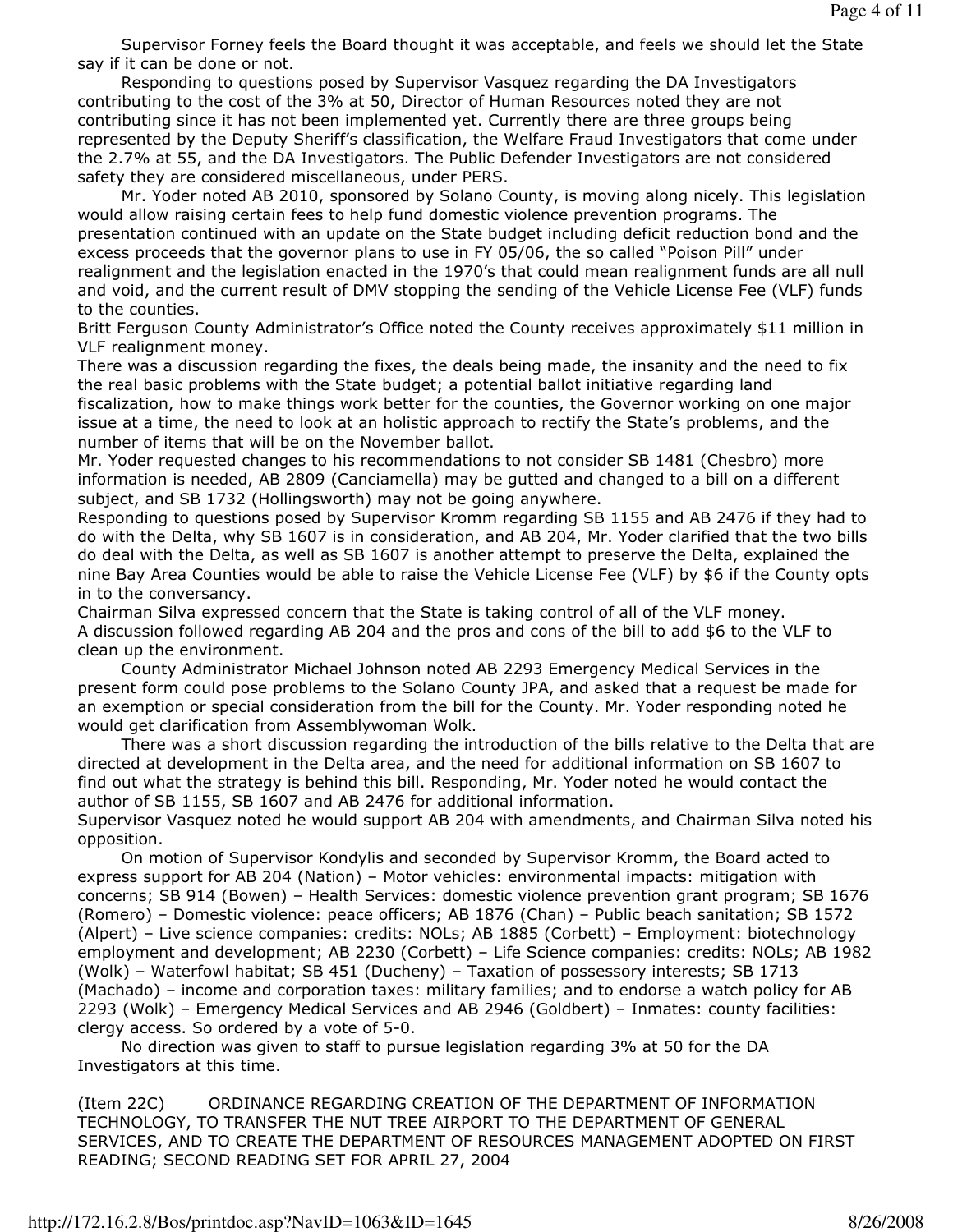## RESOLUTION NO. 2004-056 AMENDING THE ALPHABETICAL LISTING OF CLASSES AND SALARIES (RESOURCES MANAGEMENT, CHIEF INFORMATION OFFICER, REGISTRAR OF VOTERS), ADOPTED

#### RESOLUTION NO. 2004-057 AMENDING THE LIST OF NUMBERS AND CLASSIFICATIONS OF POSITIONS ((RESOURCES MANAGEMENT, CHIEF INFORMATION OFFICER, REGISTRAR OF VOTERS), ADOPTED

 Scheduled on the agenda for this day was consideration of a proposed ordinance that would create the Department of Information Technology, transfer management of the Nut Tree Airport from the Department of Transportation to General Services and create the Department of Resources Management.

 Donald Tipton, Vallejo, requested the action be delayed for one month to ensure all parties have the opportunity to make sure all impacts are addressed, feels other departments should be reorganized, voiced questions on the qualifications for the person that would be the Director of Resources Management, are there more small departments being involved, who will head the Transportation Department, feels Environmental Health should be under the County Health Officer, and feels Code Enforcement should be in the District Attorney's Office.

 Donald Lowrie, Fairfield, voiced concern with the consolidation of the Registrar of Voters. Mr. Lowry noted one way an organization indicates the importance it places on a task is how it is placed in that organization, and feels placing the Registrar of Voters as a division minimizes the importance of the office. If nothing else, the Registrar of Voters should be placed under an elected official.

 County Administrator Mike Johnson gave a brief overview of the reorganization as outlined in the Agenda Submittal from his department dated April 6, 2004, incorporated herein by reference. Mr. Johnson outlined the timing and the rational and principles behind this reorganization; and outlined the list of recommendations.

 Responding to questions posed by Supervisor Forney regarding why the Office of Family Violence Prevention was not being removed from the County Administrator's Office, Mr. Johnson noted the Office of Family Violence was placed under the CAO at the direction of the Board, but noted some legal issues that arose relative to one of the functions in that particular office. Mr. Johnson discussed the timing opportunities to make these changes.

 Supervisor Kromm concurs with the creation of the Department of Information (IT) Technology; voiced considerations relative to the Registrar of Voters and placing that function in the IT Department. Supervisor Kromm feels that the airport is more appropriate in an enterprise type operation such as General Services. In the Department of Resources Management (RM) the name change of the Department of Transportation to Public Works makes sense, Supervisor Kromm voiced concern with the number of changes going on at one time, with the potential for a shortage of management in the Transportation/Public Works division, the need for strong management for each division in the RM Department and suggested waiting for one year to fill the Transportation Department Head position, and Supervisor Kromm outlined his thoughts behind waiting.

 Supervisor Kondylis discussed the responsibilities of the County Administrator, feels department size is really not the issue when things are administratively correct, voiced concern with added layers between the Board and line staff, and has felt Transportation and Environmental Management should be co-located and possibly co-managed.

 Responding to questions posed by Supervisor Kondylis regarding the RM Director and how that department would work, Mr. Johnson noted this position is really the position of a public administrator/manager, spoke of the licenses required and who would have those credentials, and the concept of how the departments would work.

 Supervisor Forney posed questions regarding the salaries for the division managers in RM, Mr. Johnson noted the current salaries for those department heads would remain for the division managers; this will roll current managers and salaries into a new department.

 Supervisor Kondylis asked for assurances that costs would not be increased, in light of the looming State budget crisis, and expressed concern consolidating the Registrar of Voters under another department and would prefer the Registrar have direct access to the Board until the electronic voting issue is resolved.

 Chairman Silva feels the Information Technology is a good move, feels the Board will have plenty of contact with the Registrar of Voters, supports moving the airport to General Services, this is an opportune time to reorganize, discussed the hierarchy of responsibility from the department head through the County Administrator to the Board, and the need to consolidate some functions within the departments, and endorses the changes being proposed.

 Supervisor Vasquez discussed the ongoing need to review how departments are run and increase efficiencies, and noted support for the reorganization as proposed.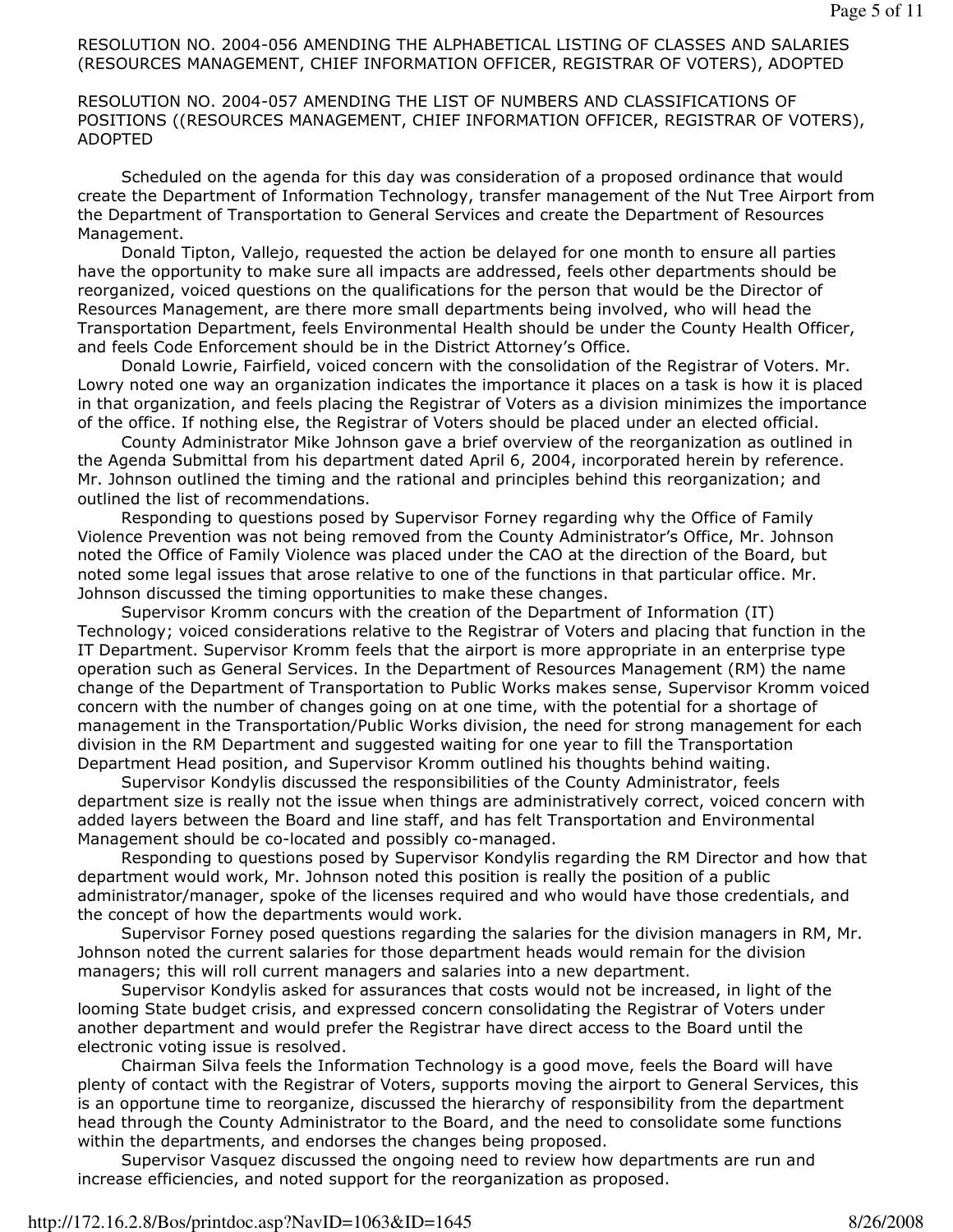Supervisor Forney noted the need to look at innovative ways to get more for our money, discussed the merging of programs, feels RM will help the public, the IT Department creation is long overdue, moving the Airport under General Services as recommended in the Consultants report, and supports the action.

 Supervisor Kondylis expressed concern regarding the costs relating to the Resources Management Director, and posed questions regarding funding in the Department of Transportation, functions of the Public Works Division, where the salary for the RM Director would come from, Mr. Johnson noted the majority of the funds are from the Road Fund. The new Public Works Division would continue the same work they are presently doing, the salary for the RM Director will be the current Transportation Directors salary and downstream it would be divided based on workload.

 Chairman Silva noted staff will address the questions the Board has posed, and will provide that before the second reading of the ordinance.

On motion of Supervisor Vasquez and seconded by Supervisor Kondylis, the Board directed that the proposed ordinance be read by title only. So ordered by a vote of 5-0.

Supervisor Kondylis requested the Registrar of Voters issue be voted on separately.

Supervisor Kromm requested the merger of Transportation to Resources Management be voted on separately.

On motion of Supervisor Kondylis and seconded by Supervisor Kromm, the Board acted to adopt the proposed Ordinance Item 2 transferring the Airport to the Department of General Services. So ordered by a vote of 5-0.

On motion of Supervisor Kromm and seconded by Supervisor Kondylis, the Board acted to adopt the proposed Ordinance Item 1a to establish the Department of Information Technology. So ordered by a vote of 5-0.

On motion of Supervisor Kromm and seconded by Chairman Silva, the Board acted to adopt the proposed Ordinance Item 1b to transfer the function of the Office of the Registrar of Voters to the Department of Information Technology and designate the Chief Information Officer as "Ex-Officio" Registrar of Voters; Item 1c to adopt Resolution No 2004-056 Amending the Alphabetical Listing of Classes and Salaries; Item 1d and Item 1e to adopt Resolution No. 2004-057 Amending the List of Numbers and Classifications of Positions. So ordered by a vote of 4-1, Supervisor Kondylis voted no. (see Resolution Book)

On motion of Supervisor Kondylis and seconded by Supervisor Kromm, the Board acted to adopt Item 2a establishing the salary range for the position Airport Manager (Resolution No. 2004-056). So ordered by a vote of 5-0.

On motion of Supervisor Vasquez and seconded by Chairman Silva, the Board acted to adopt the proposed Ordinance Item 3a to establish the Office of the Director of Resources Management and designate the Director of Resources Management as "EX-Officio" Director of Transportation and Zoning Administrator; Item 3b to transfer the Department of Transportation function to the Department of Resources Management as the Division of Public Works; Item 3c to transfer the Department of Environmental Management to the Resources Management Department as the Division of Environmental Management; Item 3d to adopt the Resolution Amending the Alphabetical Listing of Classes and Salaries to add the classification of Director of Resources Management at a monthly salary of \$10,020 (Resolution No. 2004-056); and Item 3e to approve the Resolution Amending the Position Allocation List to add the position of Director of Resources Management (Resolution No. 2004-057). So ordered by a vote of 3-2; Supervisor Kromm and Kondylis voted no. (see Resolution Book)

(Item 22B) KANA TANAKA AND THE TEAM OF SAYAKO DAIRIKI AND JONATHON HAMMOND SELECTED FOR TWO PUBLIC ART PIECES FOR THE NEW COUNTY ADMINISTRATION CENTER

 Ann Cousineau, Chair Public Art Committee, reviewed the information contained in the Agenda Submittal from her department dated April 6, 2004, incorporated herein by reference, regarding recommendations for two of the three commissioned art pieces for the County Administration Center.

 Kana Tanaka presented a brief presentation of the proposed suspended sculpture, showed a mock up of the piece and explained the inspiration of the piece.

 Responding to questions posed by Supervisor Kromm regarding lighting, County Architect Kanon Artiche noted he would be working with the master architect to work out the logistics for the suspension of the piece and lighting.

 Supervisor Vasquez discussed the wonderful experience working on the Art Committee, and feels art should be included in future buildings that the County may be leasing and or purchasing. Sayako Dairiki presented a personal history, discussed the County influence, the representation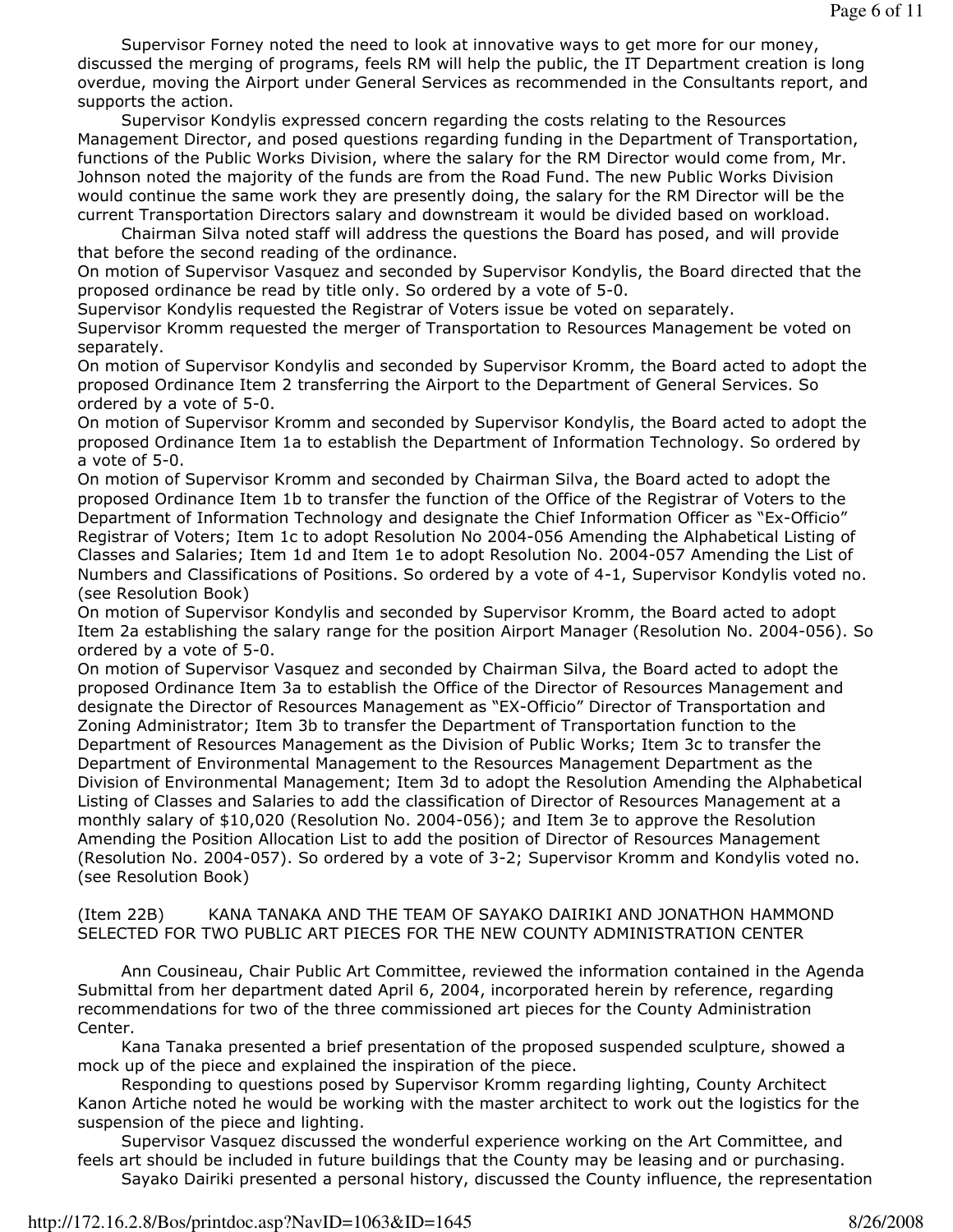of the past, present and future of the County, and described the segments making up the mural.

 Jonathon Hammond noted the mock up is a representation on the techniques that will be used, and the quality of the individual landscapes and abilities of Ms. Dairiki.

 Donald Tipton, Vallejo, voiced concern with spending the money for art in light of the current budget problems.

 Chairman Silva discussed the importance of art in public places, investing in the future, and trying to inspire younger people.

 There was a brief discussion regarding participation by the cities with a piece of art representing their city, and with the remaining choice for the sculpture for the courtyard.

 Assistant County Administrator Darby Hayes discussed dedicated funding for the art pieces, the great job the Art Committee has done, and if there is funding left purchasing some of the other pieces that were presented.

 On motion of Supervisor Vasquez and seconded by Supervisor Forney, the Board acted to select Kana Tanaka and the team of Sayako Dairiki and Jonathon Hammond for two of the three commissioned art pieces for the County Administration Center, authorize the County Administrator to negotiate and sign contracts with the selected artists. So ordered by a vote of 5-0.

SPECIAL DISTRICTS GOVERNED BY THE BOARD OF SUPERVISORS: Housing Authority

(Item 23) (Minutes regarding this matter of the Solano County Housing Authority are available at the Department of Environmental Management.)

## APPOINTMENTS TO BOARDS AND COMMISSIONS

On motion of Supervisor Kromm and seconded by Supervisor Vasquez, the Board acted to reappoint Dorothy Little to the Rockville Cemetery District. So ordered by a vote of 5-0.

(Item 24) DOROTHY LITTLE REAPPOINTED TO THE ROCKVILLE CEMETERY DISTRICT, as outlined in the Agenda Submittal dated April 6, 2004, incorporated herein by reference, for a term to expire March 1, 2008.

(Item 25) ORDINANCE NO. 1641 AMENDING CHAPTER 28, SECTION 28-15 OF THE SOLANO COUNTY CODE TO REZONE 10 ACRES OF PROPERTY LOCATED EAST OF GIBSON CANYON ROAD AND WEST OF LIBERTY LANE, APPROXIMATELY FIVE MILES NORTHWEST OF THE CITY OF VACAVILLE, FROM EXCLUSIVE AGRICULTURE (A-20) AND RURAL RESIDENT (RR-5) TO RURAL RESIDENTIAL (RR 2.5)

On motion of Supervisor Vasquez and seconded by Supervisor Kondylis, the Board directed that the proposed ordinance be read by title only. So ordered by a vote of 5-0.

Matt Walsh, Department of Environmental Management, reviewed the information contained in the Agenda Submittal from his department dated April 6, 2004, incorporated herein by reference, outlining the rezoning of 10 acres, that is split zoned, to RR 2.5.

Responding to questions posed by Supervisor Kondylis regarding how this rezoning fits in the General Plan, Mr. Walsh discussed the General Plan designations as shown in Exhibit D, and discussed the same hilly typography on both sections of land and being better suited for residential property and will keep the low lying areas in agricultural.

Responding to questions posed by Supervisor Forney regarding the additional 6 acres, and amending the General Plan, Mr. Walsh noted the rezoning of four acres that is currently zoned RR 5, and that rezoning the two parcels does not require any amendments to the General Plan.

Supervisor Kondylis posed questions regarding changing the General Plan Map, Mike Yankovich, Environmental Management, noted the County could initiate changing the General Plan Map to better clarify the area.

Responding to questions posed by Supervisor Vasquez regarding the vote of the Planning Commission, and if property owners in the area are applying to LAFCO to come into the City of Vacaville, Mr. Walsh noted the vote was 4-0 to approve the project, and believes this area is undergoing annexation to the City of Vacaville for residential lots.

 Chairman Silva questioned why this could be rezoned to RR 2.5 and we could not do it in other places, Mr. Walsh noted Mr. Pecotte has water connections with the Rural North Vacaville Water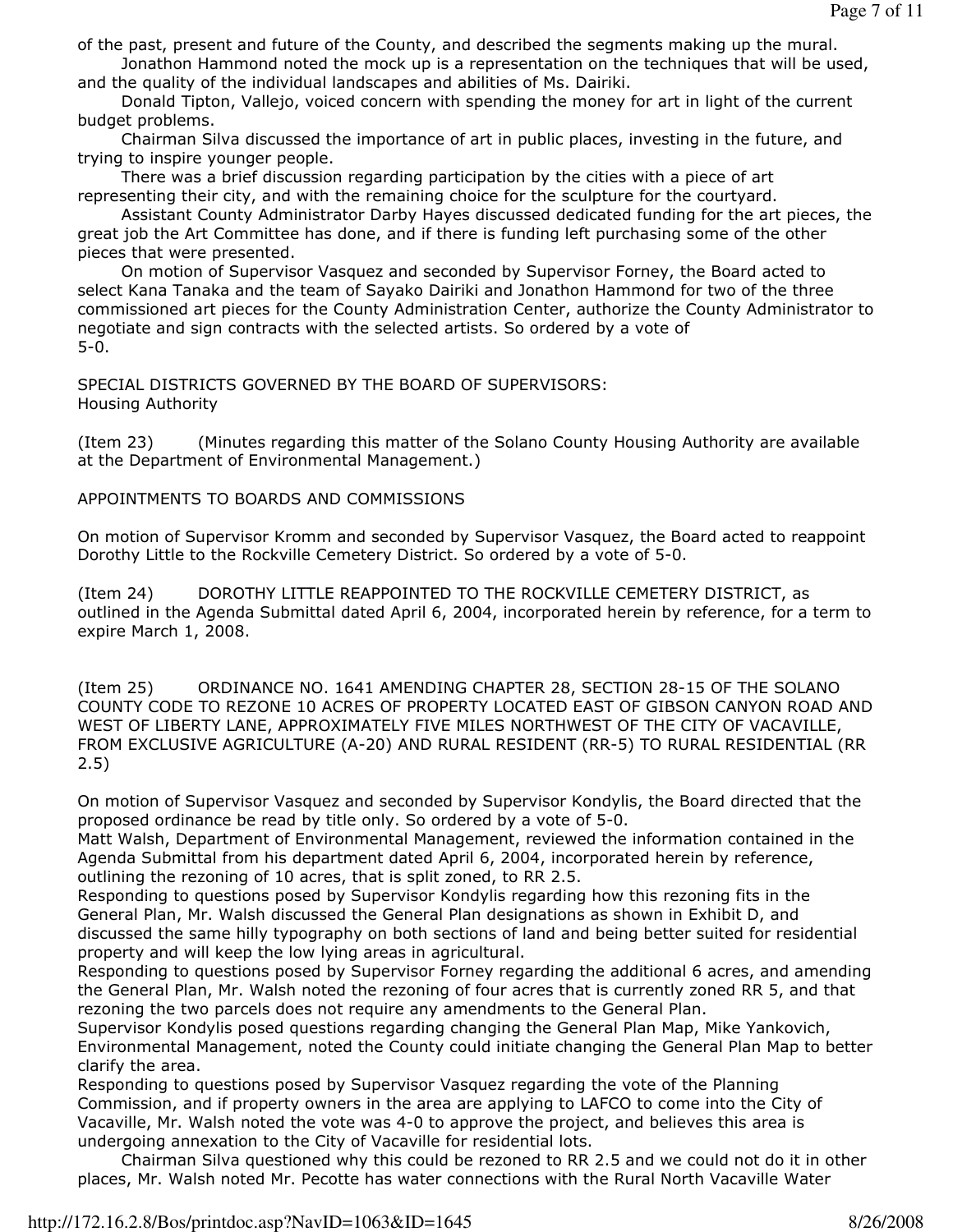District for all the proposed lots, and the road access allows these lots to be rezoned to the 2.5 acres. To split a 5-acre parcel you must have either a public water connection or be connected to a sewer system.

 There was a short discussion regarding grading of building sites, not building on significant ridge lines, and storm water management.

Chairman Silva opened the public hearing. As there was no one who wished to speak on this matter, the public hearing was closed.

On motion of Supervisor Kondylis and seconded by Supervisor Vasquez, the Board acted to adopt Ordinance No. 1641 Amending Chapter 28, Section 28-15 of the County Code to Rezone 10 Acres of Property Located East of Gibson Canyon road and West of Liberty Lane, Approximately Five Miles Northwest of the City of Vacaville, from Exclusive Agriculture (A-20) and Rural Residential (RR-5) to Rural Residential (RR-2.5). So ordered by a vote of 5-0. (see Ordinance Book)

(Item 26) ADMINISTRATIVE APPEAL OF AMS.NET REGARDING RFP NO. 58-1219-04 AND THE AWARD TO QUEST MEDIA RE VOICE OVER IP SERVICES FOR SOLANO COUNTY, DENIED

 The Board was provided with an Agenda Submittal from General Services and Information Services dated April 6, 2004, incorporated herein by reference, regarding the appeal of AMS.Net opposing the award of bid for Voice Over IP to Quest Media and Supplies.

 Chairman Silva called the appeal hearing to order at 2:47 p.m. and read a list of rules that would be followed during the hearing.

 Robert Tossi, Chief Executive Officer AMS.Net. acknowledged he did understand the rules as outlined by Chairman Silva, and that he is not represented by legal counsel.

 Mr. Tossi presented his opening statement by discussing a brief 15-year business history serving the public sector, and noted his company is a Cisco-Silver partner. Mr. Tossi feels the evidence shows that Quest did not meet the minimum bid requirements, did not follow the bid requirements in the RFP, the bid did not meet the technical approach guidelines, and will show that the AMS bid compared to Quest would result in a lower cost, that AMS followed all procedures outlined in the RFP, and delivered a technical approach that far exceeded what Quest offered.

Chairman Silva opened the public hearing.

 Deputy County Counsel Bernadette Curry noted the original RFP was issued in December 2003, due to questions raised by the vendors addendums were issued to the RFP with final submittal January 29, 2004. The County received five proposals, the evaluation of the proposals was done with the lowest common denominator then adding points based on the extra value that each proposal offered. Ms. Curry discussed the RFP Evaluation Matrix, and the determination of Quest Media providing the best value for the Voice Over IP.

Mr. Tossi posed questions regarding general statements made at the bid opening.

 Supervisor Vasquez posed questions regarding what the Board is to be hearing, Assistant County Counsel Wendy Getty outlined the procedure in the Purchasing Policy that allows protest of the award of a bid. In this type of hearing the unsuccessful vendor has the opportunity to show that we did not follow our procedures correctly or in exercising choosing the other vendor we acted in a manor that was arbitrary and capricious. AMS.Net has the burden of proof.

 Mr. Tossi referenced Exhibit A, incorporated herein by reference, section 3.14 referring to rejecting enhancements and additional value components of a bid and submission of alternative proposals, and posed questions regarding the cost of the Quest Based bid, if the Quest bid met the minimum requirements, did the AMS bid meet all the requirements, and the project plan.

 Ira Rosenthal, Chief Information Officer, noted the Quest bid was for approximately \$688,000, the Quest bid did not meet all the minimum requirements, and that some of the minimum requirements were lacking in the AMS bid. Mr. Rosenthal discussed the areas in the AMS bid that were not included in the minimum bid.

 Dave Zieker, AMS.Net, noted that resumes would be provided if AMS received the award of the bid, and references and certifications that were included.

 Mr. Tossi questioned if any of the bids met the minimum requirements, if Quest submitted more than one bid, further posed questions regarding the Quest Bid regarding labor, materials, and how the bids were taken apart for comparisons. Mr. Tossi provided the Board with "AMS.NET Price Quote" – designated Exhibit D, and Exhibit B Quest Quotation, and Exhibit C the Quest "Optional" Equipment List; feels the exhibits show the actual AMS bid was lower than the \$688,000.

 At the request of Ms. Getty, Mr. Tossi reviewed the Exhibit package submitted to the Board, incorporated herein by reference. During this explanation Mr. Tossi noted the AMS bid included a turnkey solution to the project and not just a parts list to compare prices, and discussed why he felt the evaluation was not fair.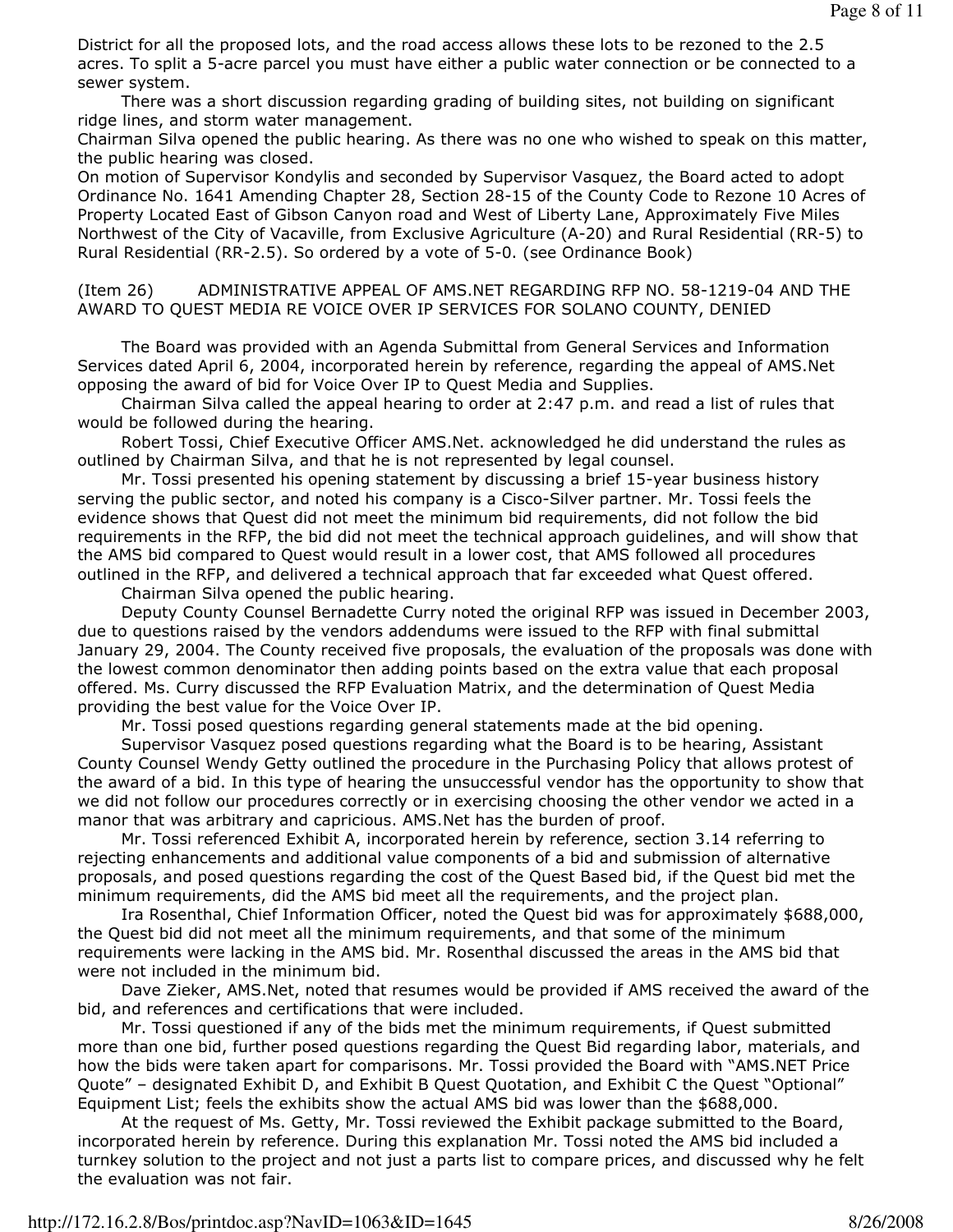Mr. Rosenthal noted that none of the 5 bidders met all the minimum requirements; Quest submitted a base bid and optional quotes, noted where installation was included, and reviewed the process and sections analyzed on the bids for comparisons.

 Mr. Tossi, explaining Exhibit D and how the AMS compares, and questioned if the unit costs included labor costs.

 Mr. Rosenthal again noted the high value components that were compared on a per unit price to determine the best discounted price on the equipment, indirectly the labor costs were evaluated and explained how the labor costs were determined on each of the bids, but concentrated on the key components on the equipment list.

 Supervisor Kromm questioned if the RFP was issued on a design build approach, Mr. Rosenthal, noted the intention was to look for the best overall solution; the County received three different technology visions that he outlined. It was determined that the Cisco equipment solution would be the best, then the extensive evaluation of the proposals with the Cisco solution was done, and Mr. Rosenthal noted other aspects that were taken into consideration to illicit the best based pricing for the County.

 Mr. Tossi explained the extensive experience that AMS has with these products and felt their bid was complete, and further posed questions if facets were or were not included in the bid submission by Quest, and Mr. Rosenthal responded to this questioning.

 A short discussion followed regarding cabling, questions that could have been proposed to the vendors relative to their proposals during the time the bids were being reviewed, and Cisco promotional pricing.

 Mr. Tossi provided Exhibit H titled Technical Approach Evaluation for County of Solano, incorporated herein by reference, prepared by AMS. This document was based on the findings in Exhibit G of how the bid was actually awarded.

 Ms. Curry objected to Exhibit H that was prepared by AMS and had not been seen by County staff for response.

 Mr. Tossi noted that in Exhibit G that AMS scored higher than Quest in all categories except technical approach. Exhibit H is a list of the aspects that makeup the technical category comparing Quest and AMS, and Mr. Tossi acknowledged this is a subjective document that has not been reviewed by the County, and feels that the AMS rating should be higher than Quest in this area. A short discussion followed with further explanation of this exhibit.

Ms. Getty presented questions as to the exact nature of the protest.

 Mr. Tossi noted he is appealing two things. No. 1 Summarizing the presentation AMS feels that Quest submitted a partial bid that did not meet the minimum requirement elements of the bid, Quest did not provide labor costs for their optional bid items although they were required, and Quest would have an unfair advantage to negotiate the labor costs after bid award. Mr. Tossi feels the Quest bid will generate many change orders, that the Quest bid should have been rejected, that a new scope would be issued when a new needs assessment was done; noted that the County must issue RFP's and must follow terms in that request, and AMS felt this was not the case. No. 2 Mr. Tossi feels that he has demonstrated that the technical approach evaluation should be re-scored based on the evaluation in Exhibit H, the promotional offer from AMS would lower the price for the County that was not considered, and requests that the Quest bid be rejected, and feels the award should go to AMS since it did provide a more complete solution providing the County with the best value approach.

 Supervisor Forney questioned if Mr. Tossi feels he should get the award since he came in at the lowest bid, Mr. Tossi noted to meet all the requirements the AMS bid was not the lowest, but feels they did submit a complete bid as requested, and felt through negotiations of the bid package for the necessary items AMS would meet the budget. Mr. Tossi feels that Quest submitted a partial bid without labor costs.

 Responding to questions posed by Supervisor Kondylis if AMS would have been the low bidder if Quest had included all the labor costs, Mr. Tossi feels that AMS would have been the low bidder.

 Ms. Curry submitted a complete RFP for the Voice-Over Internet Protocol Telephone System marked as Exhibit 1, RFP Amendment 2 marked as Exhibit 2, and the Agenda Submittal as Exhibit 3, incorporated herein by reference.

 Supervisor Vasquez asked who the people were making up the Evaluation Team, and the number of years of experience on this team, Mr. Rosenthal noted there were five members of the evaluation team including Mike Sproull, Senior Telephone Technician, Lee Curtis, Manager ACS, Chris Fong, ACS Network Engineer, Jerry Ellis, ACS Data Networking Manager, and himself, the team represents about 100 years of IT experience.

 Responding to questions posed by Supervisor Kromm regarding prior experience with any of the vendors that responded, or if any of the team had worked with any of these vendors, Mr.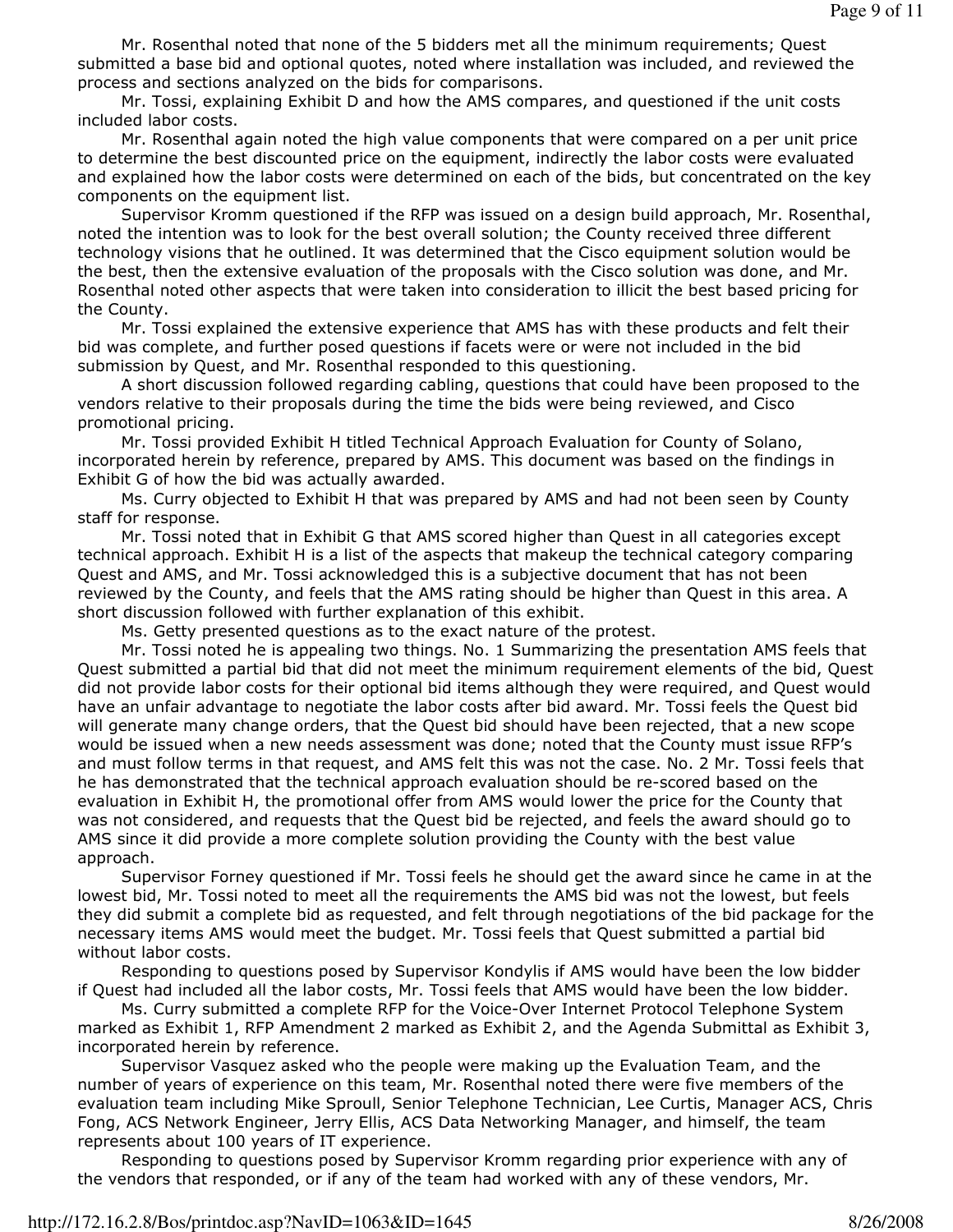Rosenthal noted some work is done with Quest on the data network side, and was not considered in the evaluation of qualifications, and some work was done with NetVersant, another bidder. Mr. Rosenthal noted he was not aware of any of the team members ever working for any of the vendors.

 There was a brief discussion regarding Amendment No. 1, relating to changing the scheduling dates of the RFP process.

 Ms. Curry posed questions to Fred Conner, General Services – Purchasing Division, relative to RFP, the RFP process and his role in that process, responding Mr. Conner outlined the process and his role.

 Supervisor Kondylis requested a copy of the spreadsheet from the evaluation team on the scoring, responding Ms. Curry noted the evaluations by the team are kept confidential.

 Ms. Curry continued questioning Mr. Conner regarding the chain of events after the notification was sent to the vendors, requests by AMS of the bid submitted by Quest, County policy of disclosure of proposal content, proprietary information, and disclosure of confidential information.

 Responding to questions posed by Supervisor Vasquez regarding the process and the uniqueness of the RFP, Ms. Curry noted exceptions in the Public Records Act that allows vendors to request certain information be kept confidential, and outlined the process by the vendor that must be followed to keep that information confidential.

 Supervisor Kondylis requested a copy of the spreadsheet, for her viewing only. Ms. Curry provided a copy of the evaluation spreadsheet that included AMS and Quest only, with confidential information blacked out, and offered this document into evidence. (NOTE: later this information was removed from the exhibits.)

 Ms. Curry posed a series of questions to Mr. Rosenthal regarding his role in the RFP, review of the process, criteria and evaluation of the proposals, technical variances in the proposals and waving of those variances, how the matrix was broken down for scoring, rejecting of any proposals for not meeting all the technical specifications of which no one was rejected, criteria of price comparisons, installation/labor costs, review of the base bid and optional lists, resumes not included in the AMS bid, the award being based on best value, how the labor costs were broken out in the Quest bid, part comparisons, and if all bids were complete enough for evaluation. Mr. Rosenthal responded to all the questions.

 Supervisor Kromm commented on Amendment 2 to the RFP, question 27 and how the County changed to the best value alternative.

 Supervisor Kondylis posed questions regarding training by AMS versus Quest, Mr. Rosenthal noted Quest submitted an outline of the classes and how many hours of training would be delivered for the various levels of County staff, and further outlined the information provided by each vendor relative to training.

 Mr. Tossi made statements regarding waiving of variances when the RFP required that full compliance with the RFP is required.

 Ms. Getty disagreed with Mr. Tossi's statement, and further reviewed a portion of the County Purchasing Policy allowing the County to establish conditions for bids, and noted the County can waive minor variances.

 Mr. Tossi posed questions relative to the number of raters on the evaluation team that were County employees, and Mr. Rosenthal noted two of the raters were County employees. Mr. Tossi discussed a section requiring the County to have at least three (3) members of the evaluation team be County employees.

 Ms. Curry noted the Communications Manager left in the middle of the RFP process and that the County does contract out a large portion of our IT services with ACS.

 Mr. Tossi voiced concern that the ACS employees could have business with Quest Systems outside of Solano, and posed questions regarding specific experience with Cisco Voice Over IP. Mr. Rosenthal does not know if ACS has other business ties with Quest, and noted that ACS is a gold partner with Cisco and could have bid on this contract, that members of the team have not had experience with the Cisco Voice Over IP, but that one member is a certified Cisco engineer as well as years of networking and telephony, and project certifications. We are talking about the execution of the project, and Mr. Rosenthal feels the team is well qualified to evaluate the proposals.

 Mr. Tossi noted the concern is with the Technical Approach piece, and questioned since no one had experience that the raters would have had some questions regarding that technology and the solution, the importance of training in a project like this, and what piece in the AMS approach was missing, Mr. Rosenthal noted the raters of the Technical Evaluation are educationally savvy of the technology and the networking involved, and as part of the initial bid AMS did not include an integrated fact solution.

 Ms. Getty noted the issue is if the award was arbitrarily capriciously awarded to the wrong vendor and if the County failed to follow our policies and procedures.